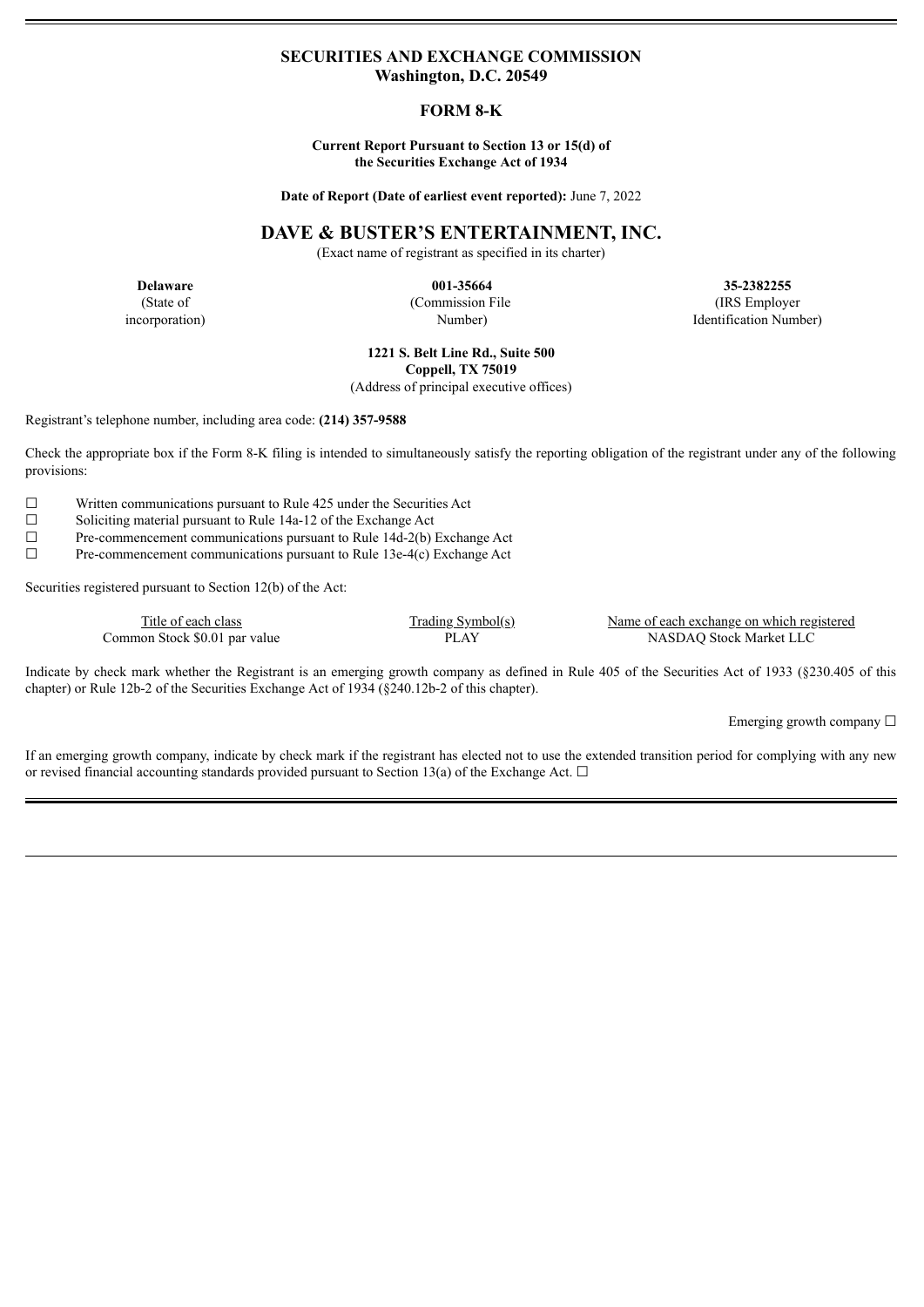# **Section 2 – Financial Information**

### **Item 2.02. Results of Operations and Financial Condition.**

The information contained in Item 2.02 of this Current Report on Form 8-K, including the Exhibit attached hereto, is being furnished and shall not be deemed to be "filed" for the purposes of Section 18 of the Securities Exchange Act of 1934, as amended, or otherwise subject to the liabilities of that Section. Furthermore, the information contained in Item 2.02 of this Current Report on Form 8-K shall not be deemed to be incorporated by reference into any registration statement or other document filed pursuant to the Securities Act of 1933, as amended.

On June 7, 2022, Dave & Buster's Entertainment, Inc. (the "Company") issued a press release (the "Press Release") announcing its first quarter 2022 results. A copy of this Press Release is attached hereto as Exhibit 99.1.

# **Item 9.01. Financial Statements and Exhibits**

(d) Exhibits.

[99.1](#page-3-0) Press [release](#page-3-0) dated June 7, 2022.<br>104 Cover Page Interactive Date File

104 Cover Page Interactive Date File (the Cover Page Interactive Data File is embedded within the Inline XBRL document).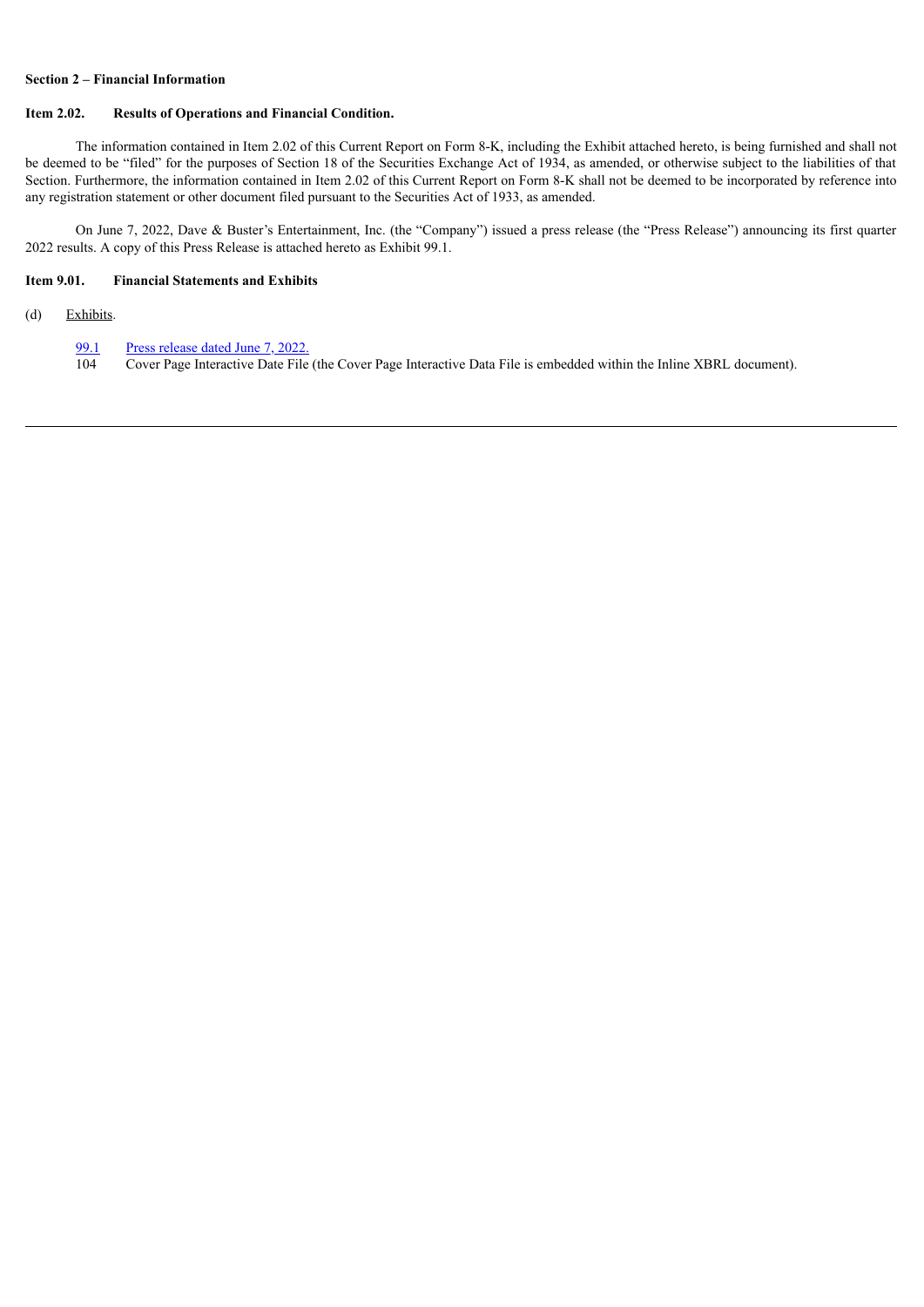# **SIGNATURES**

Pursuant to the requirements of the Securities Exchange Act of 1934, the registrant has duly caused this report to be signed on its behalf by the undersigned hereunto duly authorized.

DAVE & BUSTER'S ENTERTAINMENT, INC.

Date: June 7, 2022 By: /s/ Robert W. Edmund

Robert W. Edmund General Counsel, Secretary and Senior Vice President of Human Resources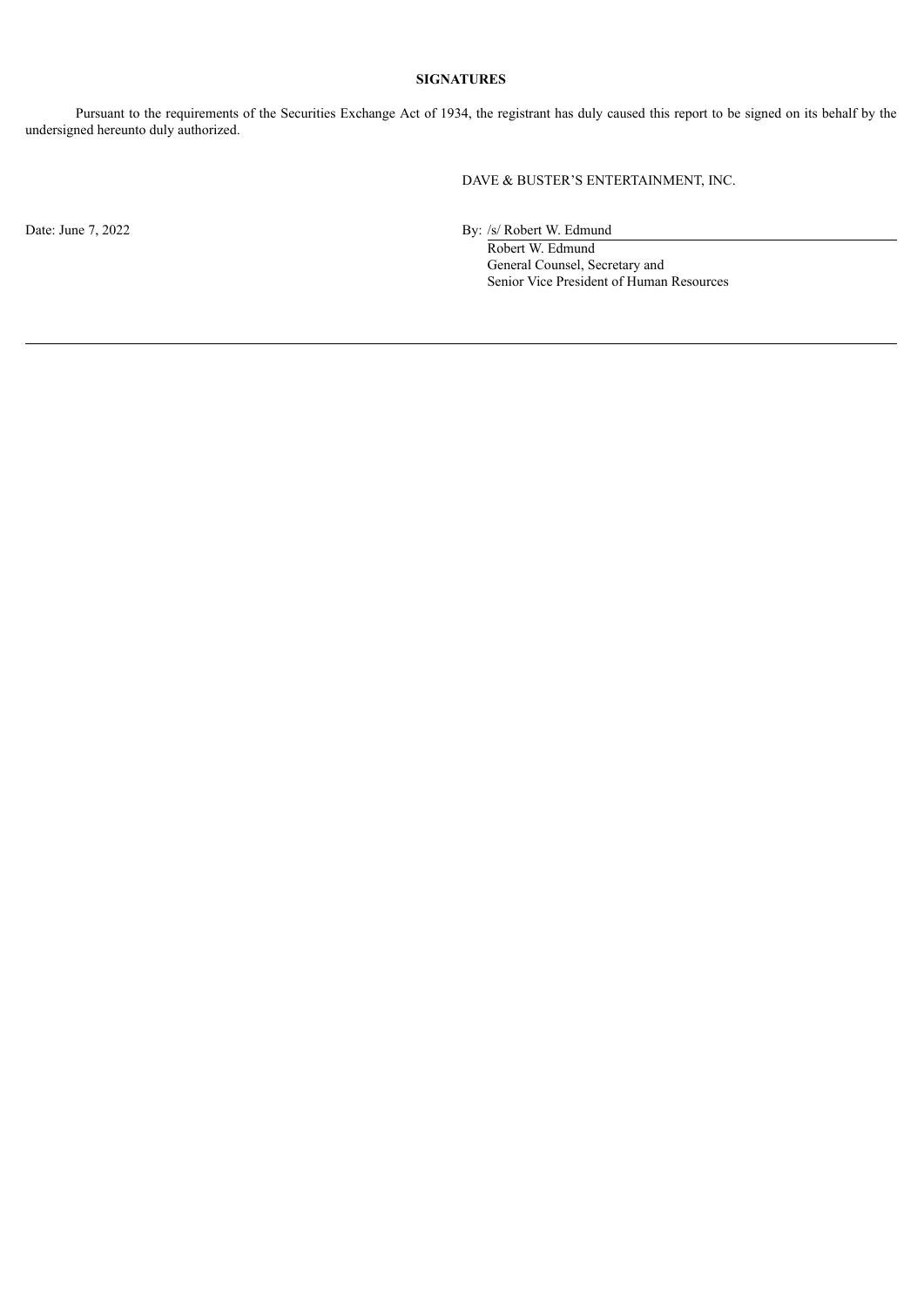<span id="page-3-0"></span>

### **Dave & Buster's Reports Record First Quarter 2022 Financial Results**

DALLAS, June 7, 2022 (GLOBE NEWSWIRE) -- Dave & Buster's Entertainment, Inc., (NASDAQ:PLAY), ("Dave & Buster's" or "the Company"), an owner and operator of entertainment and dining venues, today announced financial results for its first quarter ended May 1, 2022.

### **Key First Quarter 2022 Highlights**

- Revenue increased 24.1% from the first quarter of 2019 to a record \$451.1 million compared with \$265.3 million in the first quarter of 2021 and \$363.6 million in the first quarter of 2019
- Total comparable sales increased 10.9% compared with the same period in 2019
- Net income totaled a record \$67.0 million, or \$1.35 per diluted share, compared with net income of \$19.6 million, or \$0.40 per diluted share in the first quarter of 2021 and net income of \$42.4 million, or \$1.13 per diluted share in the first quarter of 2019
- · Adjusted EBITDA increased 45.9% from the first quarter of 2019 to a record \$143.2 million or 31.8% of revenue, compared with Adjusted EBITDA of \$76.7 million in the first quarter of 2021 (28.9% of revenue) and Adjusted EBITDA of \$98.2 million, or 27.0% of revenue in the first quarter of 2019
- Ended the quarter with \$139.1 million in cash, approximately \$492.5 million of liquidity available under the Company's \$500 million revolving credit facility, net of \$7.5 million in letters of credit, and a net debt leverage ratio of 0.7x

"We are pleased to report another quarter of outstanding financial results," said Kevin Sheehan, Dave & Buster's Board Chair and Interim Chief Executive Officer. "We set records for revenue, net income and Adjusted EBITDA in the first quarter indicating a return to a normalized operating environment. I am so proud of our teams as they have enthusiastically welcomed back guests to our stores. We are excited about the trajectory of our business and particularly the next few months as we begin our "Summer of Games" roll-out that we hope will drive even more visitation to our stores. As demonstrated by our first quarter results, our teams continue to execute on our initiatives to drive organic growth, improve profitability, and produce significant cash flow from the business. We have significant upside potential and with our continued focus on innovation, growth and value creation, we are determined to deliver on that potential. To that end, we are excited to add Main Event to the Dave & Buster's team. Their strong management team and strategic fit with our Company provide for even more growth opportunities, for both brands, which will benefit all stakeholders. We expect to close the transaction in a few weeks and we will have more to say about Main Event shortly thereafter. We are optimistic about the future and look forward to sharing our ongoing progress in the coming quarters."

Michael Quartieri, Dave & Buster's Chief Financial Officer, said: "Our record first quarter results demonstrate our ability to drive revenue, profitability and strong cash flow despite continued headwinds in the economy. We are benefiting from a higher mix of amusements and a leaner operating model. While we are still experiencing pressures from wage and commodity inflation, our margins continued to improve as we have offset inflationary costs with a more efficient labor model, costs savings and efficiencies and thoughtful pricing actions. In addition, over the past year we have reduced our net debt ratio to 0.7x and ended the first quarter of 2022 with \$139 million of cash on the balance sheet."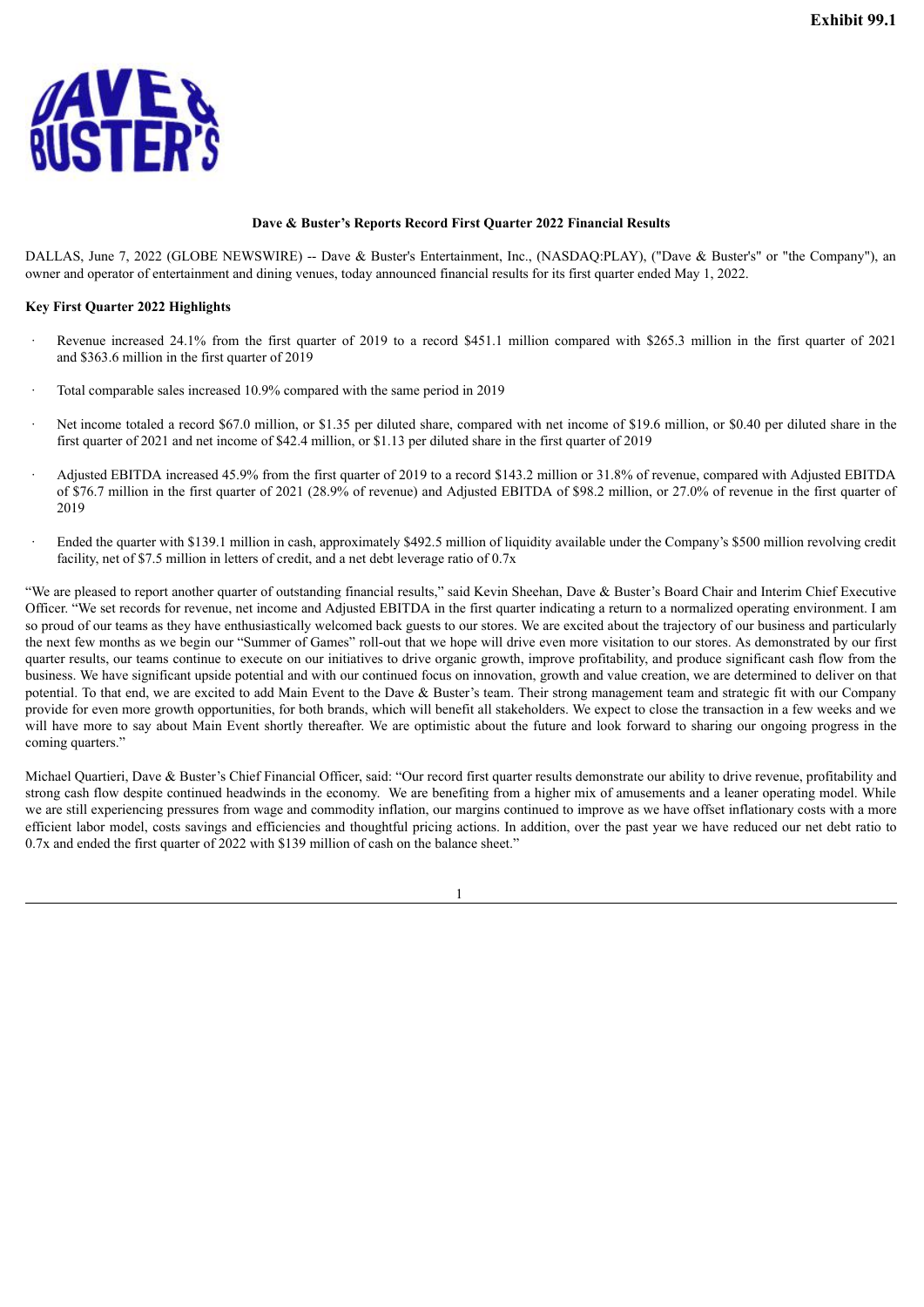### **First Quarter 2022 Results**

Total revenue was a record \$451.1 million, an increase of 70.0% from \$265.3 million in the first quarter of 2021 and an increase of 24.1% from \$363.6 million in the first quarter of 2019. Comparable store sales increased 10.9% compared with the first quarter of 2019 (the Company has chosen to continue reporting comparable store sales versus 2019 in order to provide a more meaningful comparison). Walk-in comparable store sales increased 14.7% while Special Event comparable store sales declined 34.6% compared with the same period in 2019. Non-comparable store revenue totaled \$89.2 million compared with \$58.5 million in the first quarter of 2021 and \$33.9 million in the first quarter of 2019.

Operating income totaled a record \$98.7 million, or 21.9% of revenue, compared with operating income of \$37.0 million, or 14.0% of revenue in the first quarter of 2021 and operating income \$57.7 million, or 15.9% of revenue in the first quarter of 2019.

Net income totaled a record \$67.0 million, or \$1.35 per diluted share, compared with net income of \$19.6 million, or \$0.40 per diluted share in the first quarter of 2021 and net income of \$42.4 million, or \$1.13 per diluted share in the first quarter of 2019.

Adjusted EBITDA totaled a record \$143.2 million, or 31.8% of revenue, compared with adjusted EBITDA of \$76.7 million, or 28.9% of revenue in the first quarter of 2021 and adjusted EBITDA of \$98.2 million, or 27.0% of revenue in the first quarter of 2019.

Store operating income before depreciation and amortization totaled \$163.3 million, or 36.2% of revenue, compared with store operating income before depreciation and amortization of \$90.8 million, or 34.2% of revenue in the first quarter of 2021 and store operating income before depreciation and amortization of \$112.7 million, or 31.0% of revenue in the first quarter of 2019.

## **Balance Sheet, Liquidity and Cash Flow**

The Company generated approximately \$148.6 million in operating cash flow during the first quarter, ending the quarter with \$139.1 million in cash and approximately \$492.5 million of availability under its \$500 million revolving credit facility, net \$7.5 million in letters of credit.

The Company's net debt leverage ratio was approximately 0.7x as of May 1, 2022.

## **Second Quarter 2022 Business Update**

The Company's business has continued to strengthen through the first five weeks of the second quarter, during which comparable store sales increased 12.2% compared with the same period in 2019. Walk-in comparable store sales increased 17.8% while Special Event comparable store sales declined 27.9% for the five-week period compared with 2019.

### **Quarterly Report on Form 10-Q Available**

The Company's Quarterly Report on Form 10-Q, will be available at www.sec.gov and at the Company's investor relations website, contains a thorough review of its financial results for the first quarter ended May 1, 2022.

## **Investor Conference Call and Webcast**

Management will hold a conference call to report these results on Tuesday, June 7, 2022, at 7:30 a.m. Central Time (8:30 a.m. Eastern Time). Participants can register for the conference by navigating to https://dpregister.com/sreg/10167749/f310771715. Registered participants will receive their dial in number upon registration. Those who are unable to pre-register can access the conference call by dialing toll-free (877) 270-2148. The international dial-in for unregistered participants is (412) 902-6510. A replay will be available after the call for one year beginning at 9:30 a.m. Central Time (10:30 a.m. Eastern Time) and can be accessed by dialing toll-free (877) 344-7529 or by the international toll number (412) 317-0088; the replay access code 2607413. Additionally, a live and archived webcast of the conference call will be available under the Investor Relations section at www.daveandbusters.com.

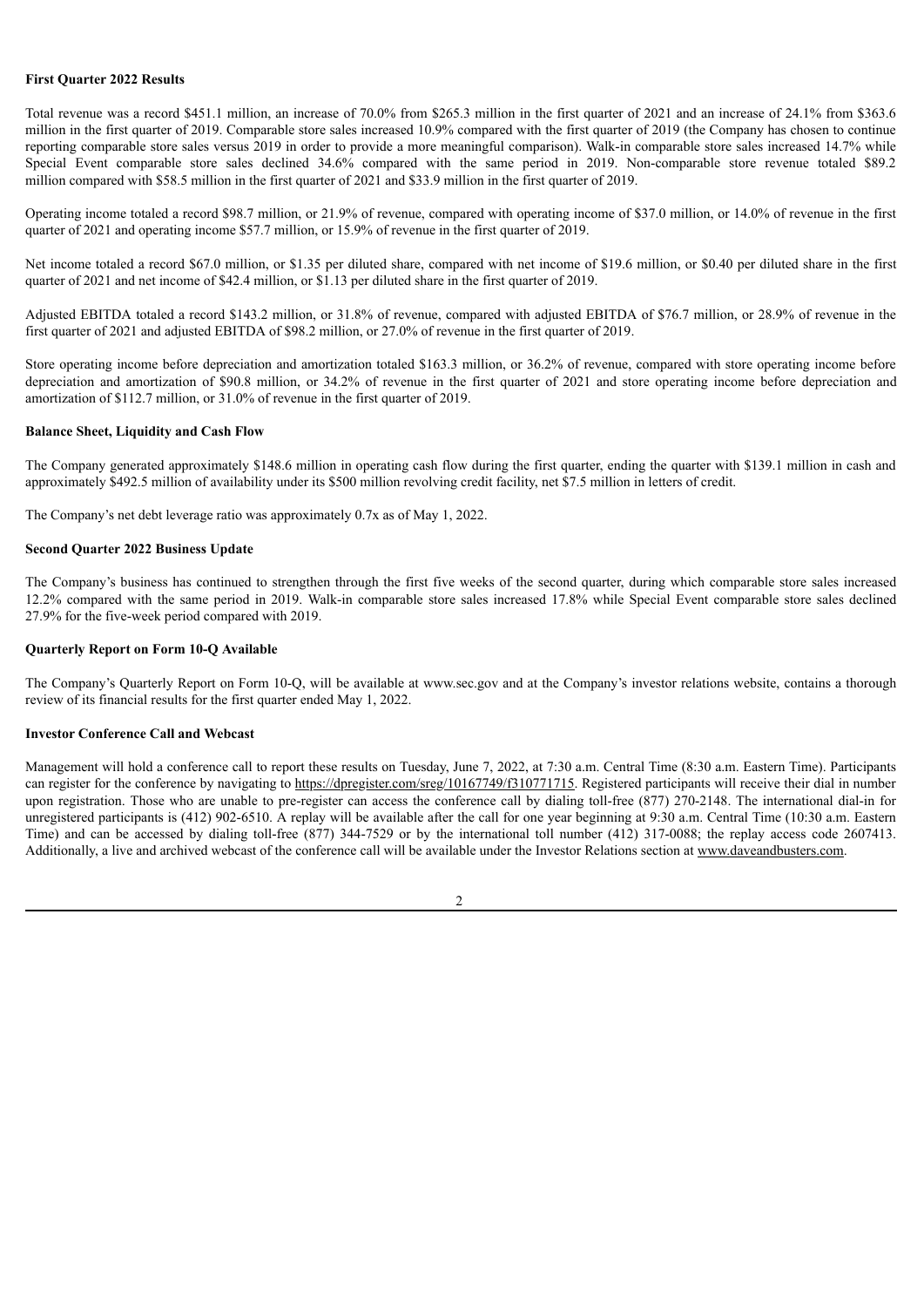### **About Dave & Buster's Entertainment, Inc.**

Founded in 1982 and headquartered in Coppell, Texas, Dave & Buster's Entertainment, Inc., is the owner and operator of 147 venues in North America that combine entertainment and dining and offer customers the opportunity to "Eat Drink Play and Watch," all in one location. Dave & Buster's offers a full menu of entrées and appetizers, a complete selection of alcoholic and non-alcoholic beverages, and an extensive assortment of entertainment attractions centered around playing games and watching live sports and other televised events. Dave & Buster's currently has stores in 41 states, Puerto Rico, and Canada.

### **Forward-Looking Statements**

The Company cautions that this release contains forward-looking statements, including, without limitation, statements relating to the impact on our business and operations of the coronavirus pandemic. These forward-looking statements involve risks and uncertainties and, consequently, could be affected by the uncertain and unprecedented impact of the pandemic and new coronavirus variants on our business and operations and the related impact on our liquidity needs; our ability to continue as a going concern; our ability to obtain waivers, and thereafter continue to satisfy covenant requirements, under our revolving credit facility; our ability to access other funding sources; the implementation and duration of government-mandated and voluntary shutdowns and restrictions; the speed with which our stores safely can be reopened and fully operated and the level of customer demand following reopening and full operations; the economic impact of the pandemic and related disruptions on the communities we serve; our overall level of indebtedness; general business and economic conditions, including as a result of the pandemic; the impact of competition; the seasonality of the Company's business; adverse weather conditions; future commodity prices; guest and employee complaints and litigation; fuel and utility costs; labor costs and availability; changes in consumer and corporate spending, including as a result of the pandemic; changes in demographic trends; changes in governmental regulations; unfavorable publicity, our ability to open new stores, and acts of God. Accordingly, actual results may differ materially from the forward-looking statements, and the Company therefore cautions you against relying on such forward-looking statements. Dave & Buster's intends these forward-looking statements to speak only as of the time of this release and does not undertake to update or revise them as more appropriate information becomes available, except as required by law.

### **\*Non-GAAP Measures**

To supplement its consolidated financial statements, which are prepared and presented in accordance with GAAP, the Company uses the following non-GAAP financial measures: EBITDA, EBITDA margin, Adjusted EBITDA, Adjusted EBITDA margin, Store operating income before depreciation and amortization, and store operating income before depreciation and amortization margin (collectively the "non-GAAP financial measures"). The presentation of this financial information is not intended to be considered in isolation or as a substitute for, or superior to, the financial information prepared and presented in accordance with GAAP. The Company uses these non-GAAP financial measures for financial and operational decision making and as a means to evaluate period-to-period comparisons. The Company believes that they provide useful information about operating results, enhance the overall understanding of our operating performance and future prospects, and allow for greater transparency with respect to key metrics used by management in its financial and operational decision making. The non-GAAP measures used by the Company in this press release may be different from the measures used by other companies.

#### **For Investor Relations Inquiries:**

Michael Quartieri, SVP & Chief Financial Officer Dave & Buster's Entertainment, Inc. (972) 813-1151 michael.quartieri@daveandbusters.com

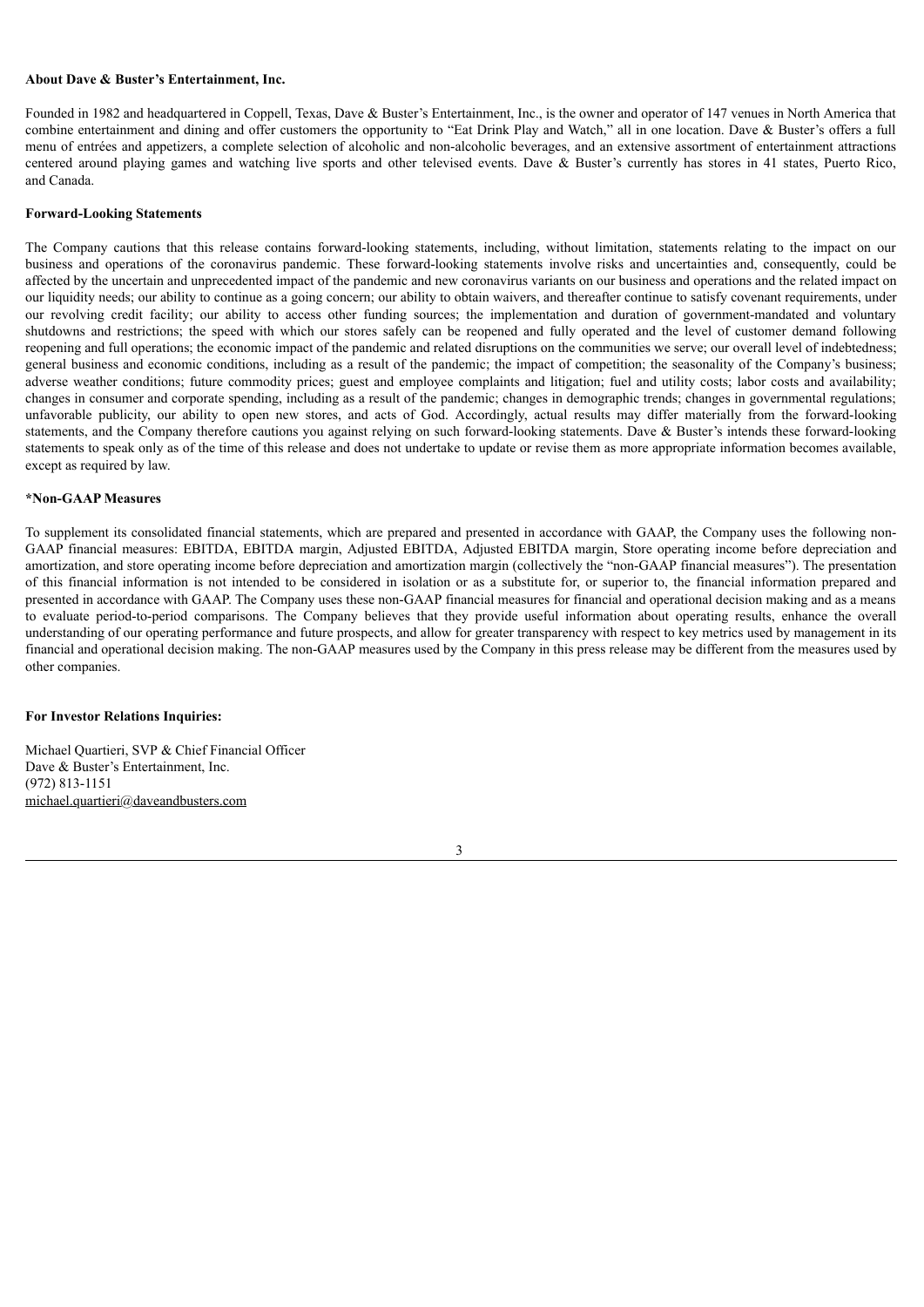# **DAVE & BUSTER'S ENTERTAINMENT, INC. Condensed Consolidated Balance Sheets (in thousands)**

| <b>ASSETS</b>                               |               | May 1, 2022<br>(unaudited) |   | <b>January 30, 2022</b><br>(audited) |  |  |
|---------------------------------------------|---------------|----------------------------|---|--------------------------------------|--|--|
| Current assets:                             |               |                            |   |                                      |  |  |
| Cash and cash equivalents                   | \$            | 139,081                    | S | 25,910                               |  |  |
| Other current assets                        |               | 78,059                     |   | 119,661                              |  |  |
| Total current assets                        |               | 217,140                    |   | 145,571                              |  |  |
| Property and equipment, net                 |               | 787,750                    |   | 778,597                              |  |  |
| Operating lease right of use assets         |               | 1,055,328                  |   | 1,037,197                            |  |  |
| Intangible and other assets, net            |               | 382,882                    |   | 384,425                              |  |  |
| Total assets                                |               | 2,443,100                  |   | 2,345,790                            |  |  |
| <b>LIABILITIES AND STOCKHOLDERS' EQUITY</b> |               |                            |   |                                      |  |  |
| Total current liabilities                   | $\mathcal{S}$ | 313,078 \$                 |   | 311,515                              |  |  |
| Operating lease liabilities                 |               | 1,294,486                  |   | 1,277,539                            |  |  |
| Other long-term liabilities                 |               | 51,828                     |   | 49,881                               |  |  |
| Long-term debt, net                         |               | 431,966                    |   | 431,395                              |  |  |
| Stockholders' equity                        |               | 351,742                    |   | 275,460                              |  |  |
| Total liabilities and stockholders' equity  |               | 2,443,100                  |   | 2,345,790                            |  |  |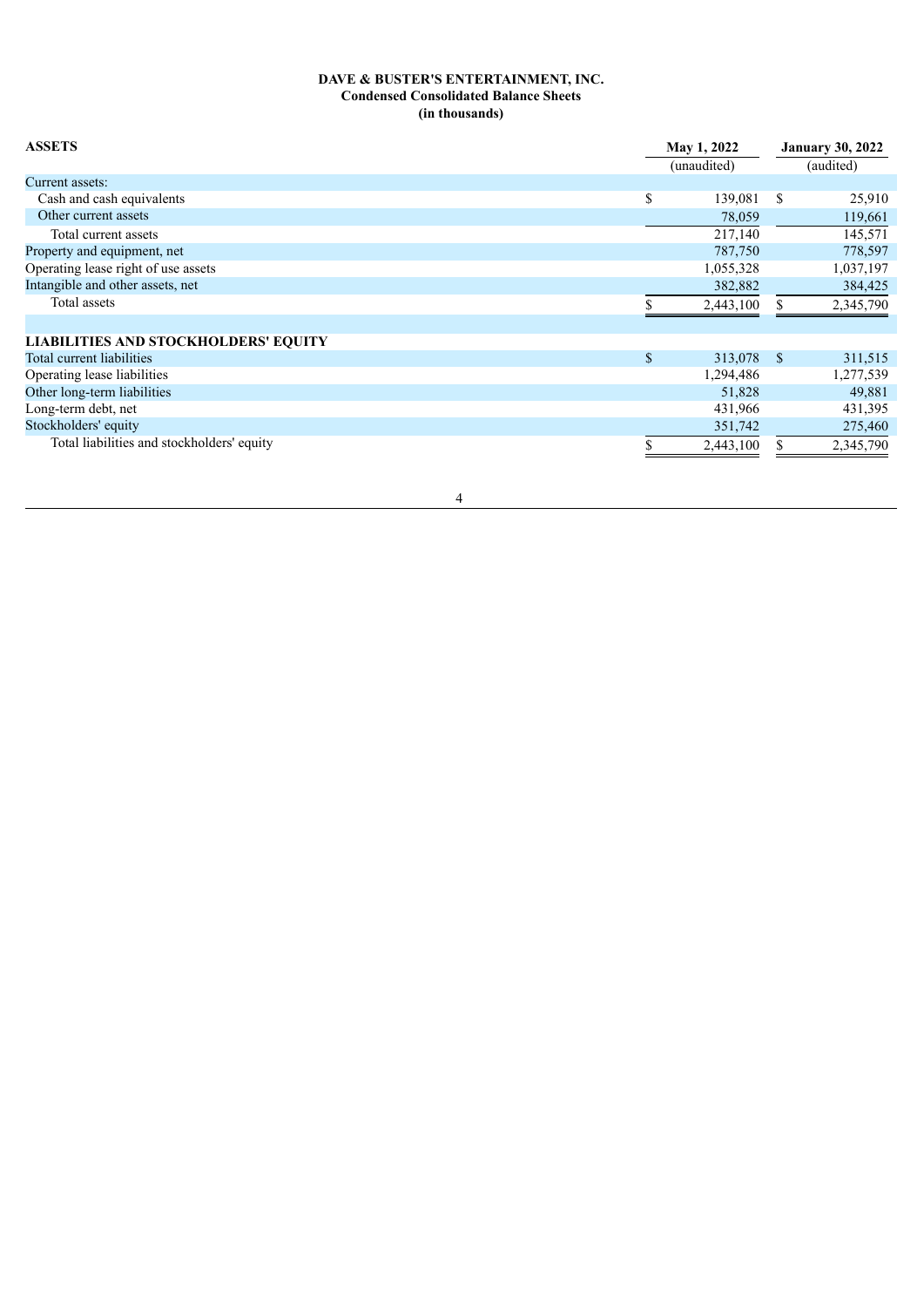# **DAVE & BUSTER'S ENTERTAINMENT, INC. Consolidated Statements of Operations (Unaudited) (in thousands, except share and per share amounts)**

|                                                         | <b>13 Weeks Ended</b> |             |             |              | 13 Weeks Ended |            |             | <b>13 Weeks Ended</b> |                     |  |
|---------------------------------------------------------|-----------------------|-------------|-------------|--------------|----------------|------------|-------------|-----------------------|---------------------|--|
|                                                         |                       | May 1, 2022 |             |              | May 2, 2021    |            |             | May 5, 2019           |                     |  |
| Food and beverage revenue                               | $\mathbf{\$}$         | 151,912     | 33.7% \$    |              | 85,758         | 32.3% \$   |             | 148,221               | 40.8%               |  |
| Amusement and other revenue                             |                       | 299,189     | 66.3%       |              | 179,582        | 67.7%      |             | 215,361               | 59.2%               |  |
| Total revenue                                           |                       | 451,101     | 100.0%      |              | 265,340        | 100.0%     |             | 363,582               | $100.0\%$           |  |
| Cost of food and beverage (as a percentage of food and  |                       |             |             |              |                |            |             |                       |                     |  |
| beverage revenue)                                       |                       | 43,255      | 28.5%       |              | 23,157         | 27.0%      |             | 38,754                | 26.1%               |  |
| Cost of amusement and other (as a percentage of         |                       |             |             |              |                |            |             |                       |                     |  |
| amusement and other revenue)                            |                       | 26,766      | 8.9%        |              | 16,614         | 9.3%       |             | 22,971                | 10.7%               |  |
| Total cost of products                                  |                       | 70,021      | 15.5%       |              | 39,771         | 15.0%      |             | 61,725                | 17.0%               |  |
| Operating payroll and benefits                          |                       | 93,361      | 20.7%       |              | 50,279         | 18.9%      |             | 82,873                | 22.8%               |  |
| Other store operating expenses                          |                       | 124,425     | 27.5%       |              | 84,445         | 31.9%      |             | 106,245               | 29.2%               |  |
| General and administrative expenses                     |                       | 28,297      | 6.3%        |              | 17,091         | 6.4%       |             | 16,846                | 4.6%                |  |
| Depreciation and amortization expense                   |                       | 33,288      | 7.4%        |              | 35,099         | 13.2%      |             | 31,141                | 8.6%                |  |
| Pre-opening costs                                       |                       | 2,997       | 0.7%        |              | 1,659          | 0.6%       |             | 7,002                 | 1.9%                |  |
| Total operating costs                                   |                       | 352,389     | 78.1%       |              | 228,344        | $86.0\%$   |             | 305,832               | 84.1%               |  |
| Operating income                                        |                       | 98,712      | 21.9%       |              | 36,996         | 14.0%      |             | 57,750                | 15.9%               |  |
| Interest expense, net                                   |                       | 11,391      | 2.5%        |              | 14,820         | 5.6%       |             | 4,056                 | 1.1%                |  |
| Income before provision for income taxes                |                       | 87,321      | 19.4%       |              | 22,176         | 8.4%       |             | 53,694                | 14.8%               |  |
| Provision for income taxes                              |                       | 20,337      | 4.6%        |              | 2,541          | $1.0\%$    |             | 11,251                | 3.1%                |  |
| Net income                                              | \$                    | 66,984      | $14.8\%$ \$ |              | 19,635         | $7.4\%$ \$ |             | 42,443                | $\overline{11.7}$ % |  |
| Net income per share:                                   |                       |             |             |              |                |            |             |                       |                     |  |
| <b>Basic</b>                                            | \$                    | 1.38        |             | \$           | 0.41           |            | \$          | 1.15                  |                     |  |
| Diluted                                                 | $\mathbb{S}$          | 1.35        |             | \$           | 0.40           |            | $\sqrt{\ }$ | 1.13                  |                     |  |
| Weighted average shares used in per share calculations: |                       |             |             |              |                |            |             |                       |                     |  |
| Basic shares                                            |                       | 48,580,273  |             |              | 47,695,705     |            |             | 36,827,665            |                     |  |
| Diluted shares                                          |                       | 49,453,503  |             |              | 49,331,092     |            |             | 37,591,944            |                     |  |
| Other information:                                      |                       |             |             |              |                |            |             |                       |                     |  |
| Company-owned stores at end of period                   |                       | 145         |             |              | 141            |            |             | 127                   |                     |  |
| Store operating weeks in the period                     |                       | 1,876       |             |              | 1,633          |            |             | 1,616                 |                     |  |
| Total revenue per store operating weeks in the period   | $\mathbb{S}$          | 240         |             | $\mathbb{S}$ | 162            |            | $\mathbf S$ | 225                   |                     |  |